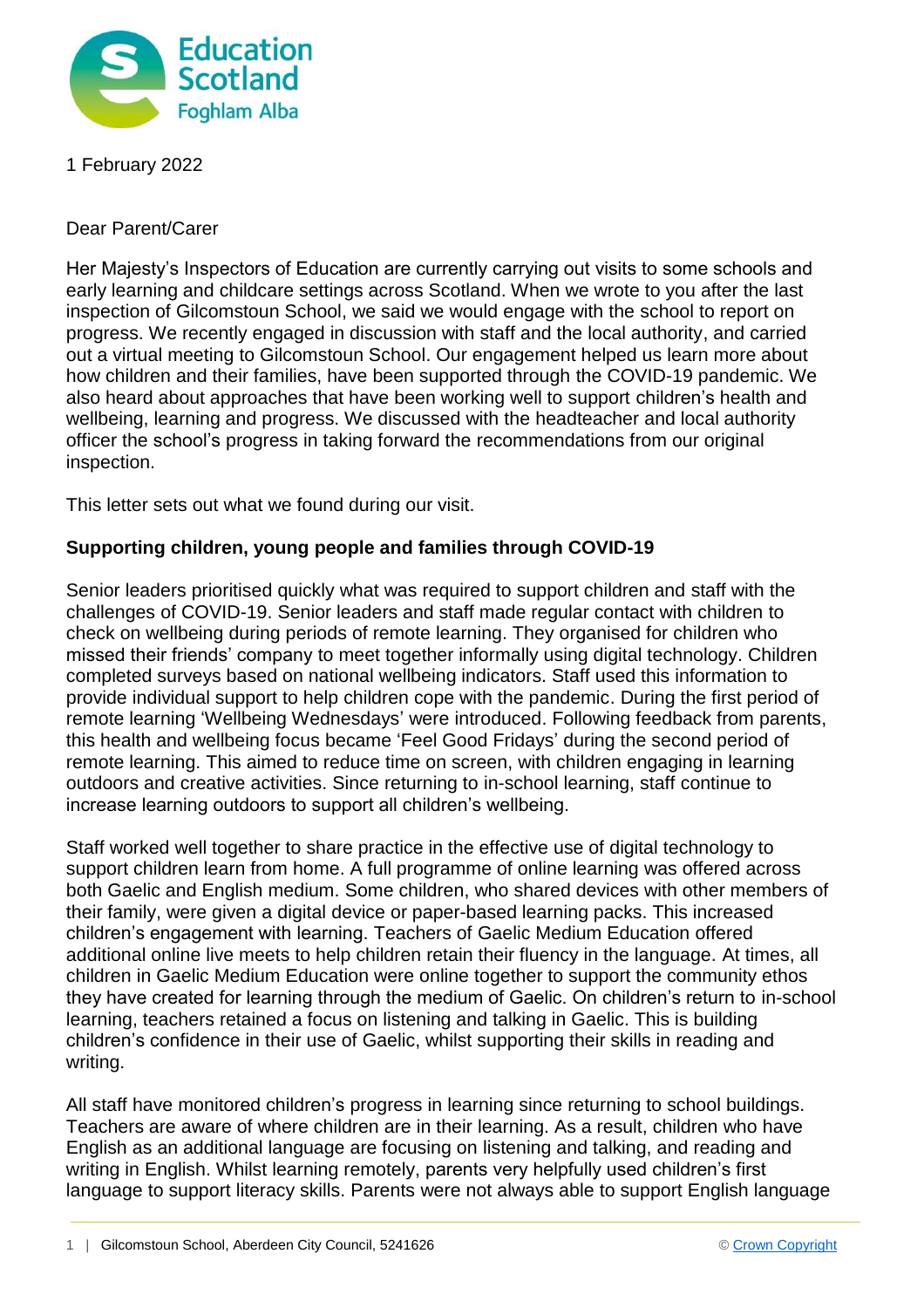

learning. In both Gaelic and English Medium, additional staff are used to increase children's learning time with an adult on a one-to-one and small group basis.

## **Progress with recommendations from previous inspection**

Senior leaders highlight the challenges of providing cover for teacher absences and periods of self-isolation. However, senior leaders continue to make progress with action points agreed with them as part of the original inspection. Senior leaders have clear leadership remits. They undertake a number of key activities to be confident in recognising what is going well in the school and what needs to improve. They capture the results of this in an improvement plan. This plan should continue to focus on raising attainment, delivering total immersion and realising the breadth of the curriculum.

Senior leaders meet teachers to discuss children's progress and agree how to help children make better progress. There remains potential for children's attainment to be better.

A depute headteacher leads on early learning and childcare through the medium of Gaelic and English. There have been a few staff changes in early learning and childcare. The depute headteacher supports new staff settle into their roles. In Gaelic Medium Education, staff have set up a playroom with children aged three to Primary 1 learning through immersion play. Currently, children do not receive total immersion in Gaelic. There should be a continued focus on actively recruiting staff in order that play is delivered through total immersion. Staff and senior leaders should continue using 'The Advice on Gaelic Education' to maintain and extend the improvements they are making. A depute headteacher is part of a strategic leadership group whose remit is to advance high-quality 3-18 Gaelic Medium Education within the city. Currently, the group is improving children's continuation in Gaelic Medium Education as they move from primary to secondary school. Commendably, a teacher of Gaelic Medium Education at Hazlehead Academy offers effective activities with children in Primary 6 to prepare them for learning at secondary school. This session all Primary 7 learners continued with Gaelic Medium Education at Hazlehead Academy. The strategic leadership group should also ensure that staff are receiving specialist feedback on the Gaelic aspects of their work.

Staff place a high emphasis on literacy, numeracy and health and wellbeing through Gaelic and English. Throughout the challenges of COVID-19, staff have worked together safely to agree standards. They plan and share practice to ensure consistency of online and face-to-face learning across the school. Staff have changed their three-year curriculum plan to respond to the current COVID-19 challenges. They should now continue with plans to improve the curriculum. This needs to have a particular focus on developing relevant skills for learning, life and work through the medium of Gaelic and English.